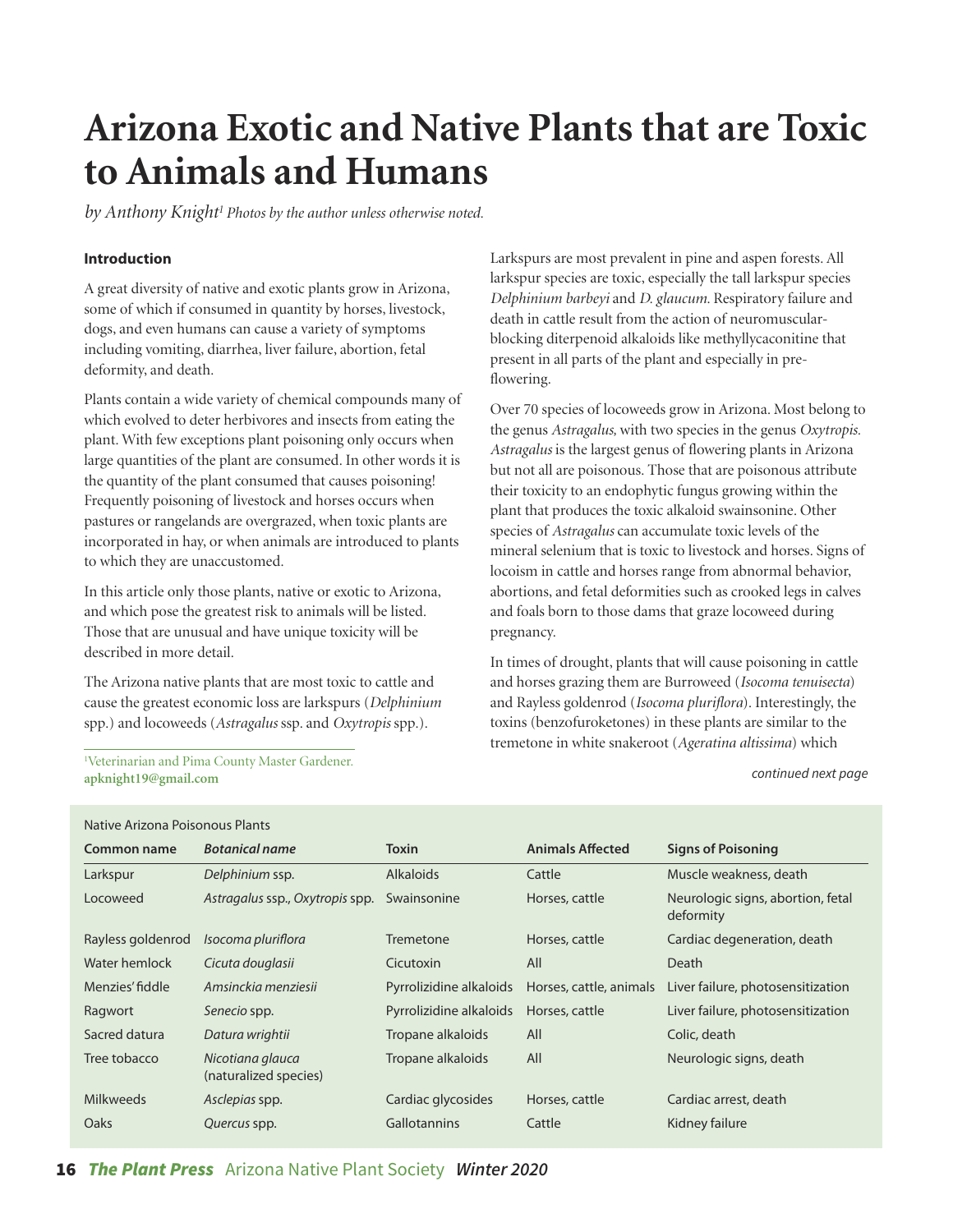

From left: Figure 1. Barberry larkspur (Delphinium barbeyi). Figure 2. Spotted locoweed (Astragalus lentigenosus). Figure 3. Rayless goldenrod (Isocoma pluriflora). Below: Figure 4. Douglas' Water hemlock (Cicuta douglasii)

## **Arizona Exotic and Native Plants that are Toxic to Animals and Humans** *continued*

causes livestock poisoning in the Midwestern United States. Abraham Lincoln's mother, Nancy Hanks Lincoln, died of "Milk Sickness" as a result of drinking milk from cows eating white snakeroot.

The most poisonous of all native Arizona plants is water hemlock (*Cicuta* spp.) that grows in riparian areas at higher altitudes. All parts of the plant are highly toxic and when eaten in small quantities can cause sudden death in all animals including humans who might mistake it for wild carrot (*Daucus carrota*). The European or Spotted water hemlock (*Conium maculatum*) was famously used to poison Socrates in 399 BC in Ancient Greece. It is a noxious weed today in Arizona and is poisonous to all animals that eat it.

Two plants listed as Arizona noxious weeds, Yellow star thistle (*Centaurea solstitialis*) and Russian knapweed (*Rhaponticum repens*) are unique in that they are only poisonous to horses. Both plants are aggressively invasive with seeds which can pass through the digestive system and *continued next page*



Poisonous Plants Listed in the Arizona Noxious Weed List: **<https://agriculture.az.gov/pestspest-control/agriculture-pests/noxious-weeds>**

| Common name         | <b>Botanical name</b>  | <b>Toxin</b>           | <b>Animals Affected</b> | <b>Signs of Poisoning</b> |
|---------------------|------------------------|------------------------|-------------------------|---------------------------|
| African Rue         | Peganum harmala        | <b>Alkaloids</b>       | Cattle, sheep, horses   | Incoordination, death     |
| Halogeton           | Halogeton glomeratus   | Oxalates               | Cattle, sheep           | Kidney failure            |
| Russian knapweed    | Rhaponticum repens     | Sesquiterpene lactones | <b>Horses</b>           | "Chewing disease"         |
| Yellow star-thistle | Centaurea solstitialis | Sesquiterpene lactones | <b>Horses</b>           | "Chewing disease"         |
| Johnson grass       | Sorghum halepense      | Cyanide                | Cattle                  | <b>Death</b>              |
| Kochia weed         | Kochia scoparia        | <b>Nitrates</b>        | Cattle                  | Death                     |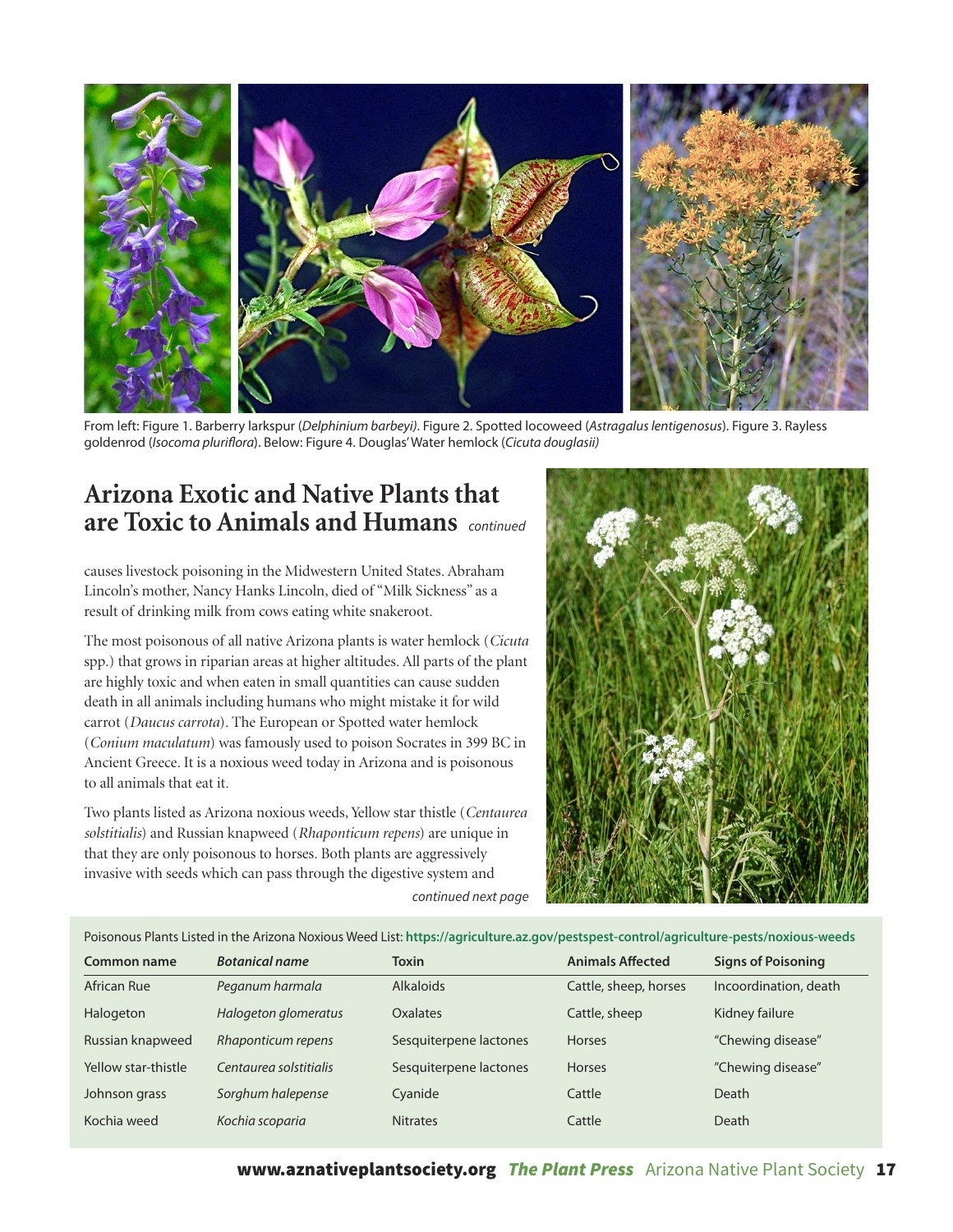



From top: Figure 5. Yellow Star thistle (Centaurea solstitialis). Figure 6. Russian knapweed (Rhaponticum repens), courtesy Wikipedia Commons. Figure 7. Halogeton in Flower (Halogeton glomeratus) and closeup (inset) showing succulent leaves with terminal hair.

# **Arizona Exotic and Native Plants that are Toxic to Animals and**

**Humans** *continued*

manure of horses to infect pastures and trails. The plants contain a group of sesquiterpene lactones that if ingested by horses over a period of weeks will induce irreversible damage to specific areas in the brain that control the horse's ability to chew its food. As there is no treatment, affected horses will starve to death and must be euthanized.

An invasive weed of the arid Western States is Halogeton (*Halogeton glomeratus*). It thrives in alkaline soils and contains high levels of oxalates. Cattle and sheep grazing this plant will develop severe kidney failure and die.

### **Toxic House and Garden Plants in Arizona**

A great variety of house and garden plants are toxic and can poison a wide variety of animals including dogs, cats, horses, livestock, and children that chew or eat them. A familiar plant in Arizona landscapes and gardens that is highly poisonous to all animals including humans is Oleander (*Nerium oleander*). All parts of the Oleander plant contain cardiac glycosides that cause heart arrhythmias and death. Even smoke from burning green oleander leaves if inhaled can cause heart abnormalities.

A less well known Arizona garden plant is Carolina jessamine (*Gelsemium sempervirens*). This vine is however highly poisonous to all animals due to its content of toxic strychnine-like alkaloids gelsemine and gelsenicine. Honey bees may also be poisoned by the plant's nectar.

Another plant common in Arizona gardens is the desert rose (*Adenium* spp.). Native to many parts of Africa, *Adenium* species and their hybrids are well adapted to hot dry environments. Valued for their colorful flowers and heat tolerance, the entire plants are poisonous due to the

> presence of many cardiotoxic glycosides which act in a similar manner to digitalis. Small quantities of *Adenium* glycosides may help stimulate the heart, but higher doses cause cardiac arrest and death.

*Zamia integrifolia* (*Z. floridana*) also known as cardboard palm or coontie palm is a perennial that is well adapted to southern Arizona gardens. *Zamia* species are members of the primitive Cycad Family (Cycadaceae) and are native to Florida and several Caribbean islands. Similar genera are

*continued next page*